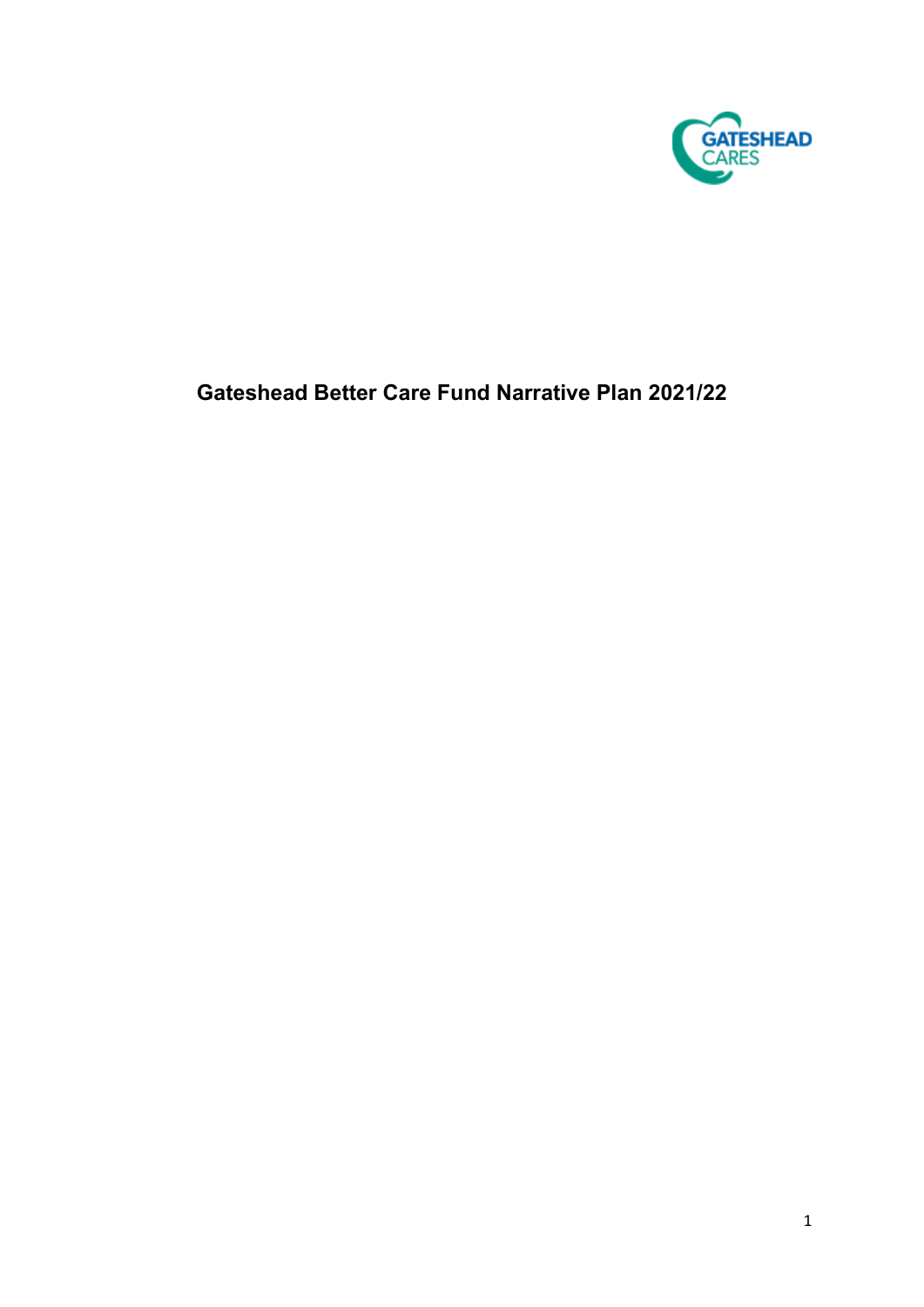## **Health and Wellbeing Board**

1. Gateshead Health & Wellbeing Board.

# **Bodies involved in preparing the plan (including NHS Trusts, social care provider representatives, VCS organisations, district councils)**

#### *How have you gone about involving these stakeholders?*

- 2. The Gateshead BCF Plan for 2021/22 is part of a wider programme of work to integrate health and care across Gateshead Place for the benefit of local people and their communities and therefore must not be seen as a stand-alone Plan. This broader programme of work is being driven by 'Gateshead Cares' i.e. Gateshead Place health and care system which is representative of:
	- NHS Newcastle Gateshead CCG
	- Gateshead Council
	- Gateshead Health NHS FT
	- The Newcastle upon Tyne Hospitals NHS FT
	- Cumbria, Northumberland, Tyne & Wear NHS FT
	- Community Based Care Health Ltd
	- Blue Stone Collaborative
	- VCS (via Connected Voice)
- 3. The programmes of work undertaken by Gateshead Cares partners are undertaken in collaboration with provider representatives across the health and care sector. This includes the adult care home model which encompasses older persons care homes, working age care homes, promoting independence centres and mental health specialist centres.
- 4. Our approach to the BCF Plan, building upon what is already in place for 2021/22 and arrangements for bringing the BCF Plan together have been discussed by the:
	- **Integrated Commissioning Group**, which includes representatives of commissioners and providers;
	- **Gateshead Cares System Board**, representative of the organisations listed under paragraph 1 above;
	- **Gateshead Health & Wellbeing Board**, representative of statutory and other partners at Gateshead Place
	- **Newcastle Gateshead CCG's Executive Committee**
	- **Gateshead Council's Corporate Management Team**
- 5. Our BCF Plan continues to be developed in collaboration with stakeholders across health and care, with review and refinement of schemes overseen by the NGCCG, Council and Gateshead Health Foundation Trust. The strong joint working arrangements across local system partners are well embedded and ensure that a whole system integrated approach to health and care in Gateshead is at the forefront when reviewing and developing our models of care and schemes that form part of the BCF.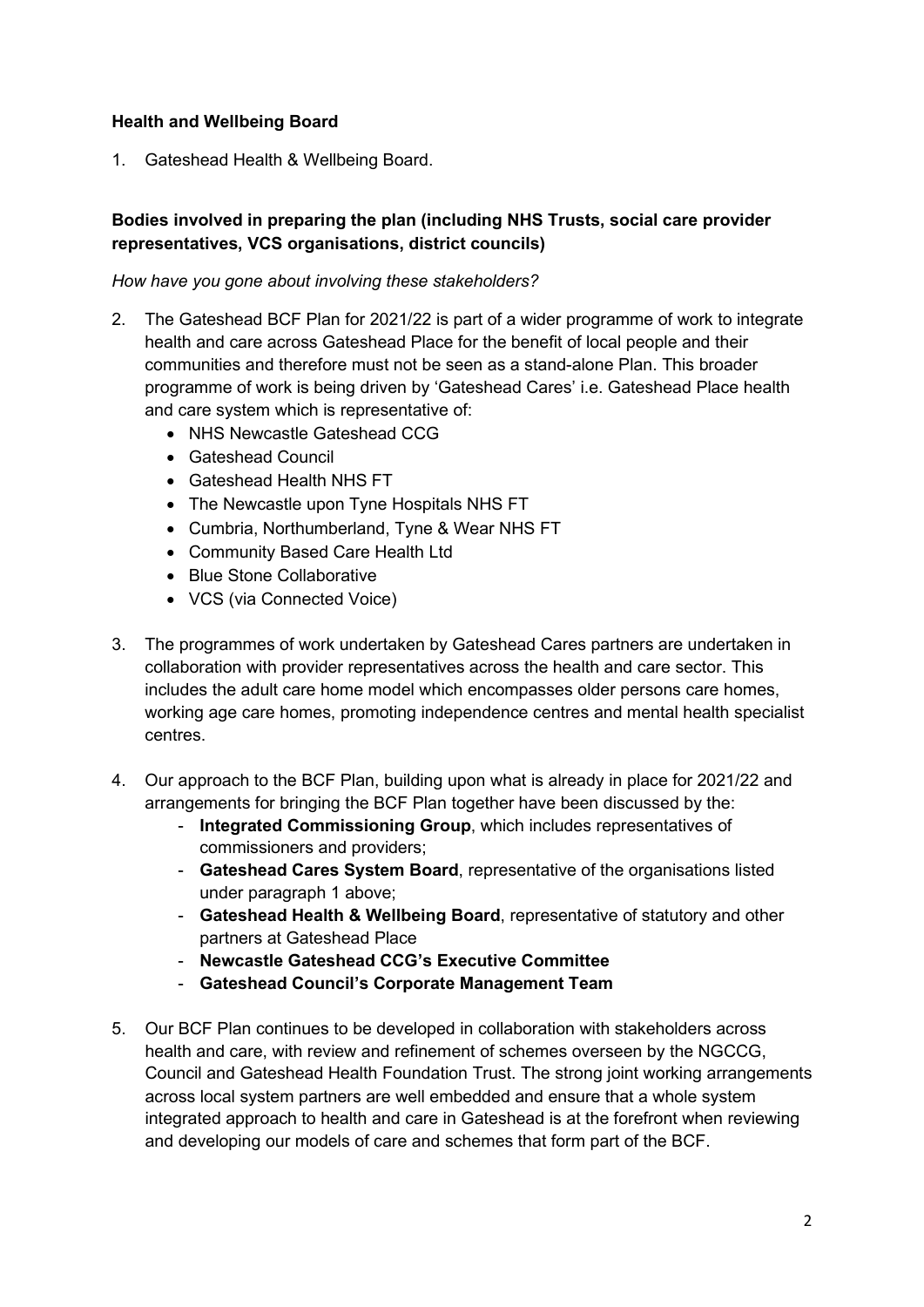6. We will continue to involve and collaborate with a wide range of partners in further developing our approach to integrated health and care for Gateshead Place in future years. This will also incorporate BCF Plans for future years beyond 2021/22.

# **Executive Summary**

#### *This should include:*

- *Priorities for 2021-22*
- *Key changes since previous BCF plan*
- 7. We see the integration of health and care in Gateshead as an evolving journey where the BCF Plan is part of that journey and part of broader programmes of work to provide person centred, joined-up health and care to local people in a way that is responsive to their particular needs and is sustainable.
- 8. Our collective response as a system to the challenges presented by the pandemic has further strengthened our resolve in taking the next steps along that journey, building upon the strong foundations already in place and embedding learning from the pandemic.
- 9. Our approach to integration is informed by the Primacy of Place, which is a key underlying principle. This means that, as far as possible, integrated planning of services is undertaken at Gateshead Place and provision of services is as close to peoples' homes as possible.
- 10. The focus for the Gateshead Cares (our Health and Care System at Gateshead Place) continues to be to shift care upstream to prevent the levels of ill health our population experiences, to provide integrated and proactive care and support whereby ill health is managed earlier and more effectively. These approaches are crucial to reducing the need for high cost acute care and long term care packages thus improving health and wellbeing and managing cost in a sustainable way.
- 11. Our collective experience and response to the pandemic has further demonstrated the importance of working together to prevent and reduce admissions to hospital; to support safe, timely and effective discharge; to improve outcomes for people being discharged from hospital with a focus on 'home-first' and to ensure that addressing health inequality is embedded across our programmes of work.

## *Priorities for 2021-22*

Our broad priorities for 2021/22 can be summarised as follows (with further detail provided under the section on our overall approach to integration):

- To build upon the strong foundations already in place across our local system in developing our approach to health and care integration.
- To support safe, timely and effective discharge from hospital and to progress a home-first approach.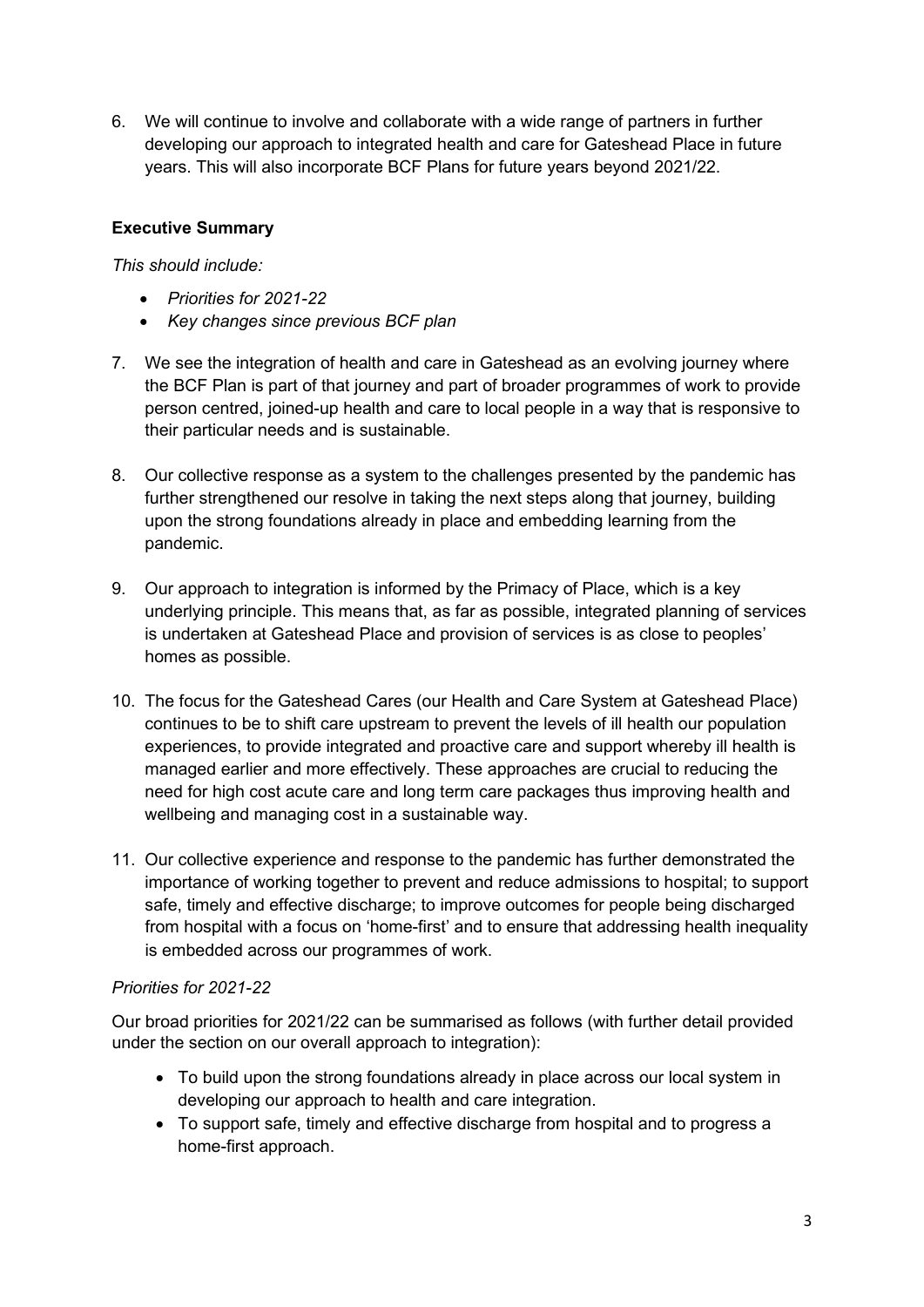- To develop an enhanced Integrated Commissioning and Placement function that supports the Hospital Discharge service to maximise same day discharges for hospital as well as supporting additional work around transforming local services.
- To support and work with providers of health and care across our local system in addressing the unique challenges presented by a combination of the pandemic, winter pressures and the implementation of recovery plans.
- To continue to develop new models of care to better meet the needs of local people in an integrated and sustainable way, whilst also addressing inequalities.
- To embed learning from the pandemic in developing our plans in future years and to enhance our resilience as a system.

## *Approach to setting Metrics for 2021/22*

- 12. In developing our metrics for the BCF plan system partners from the CCG, Council and Gateshead Health FT have worked together to collectively review data sets and intelligence in order to agree and set realistic trajectories at a Gateshead system level.
- 13. Our approach has included reviewing health and social care activity, plans for hospital discharge and plans for reducing length of stay as they are key components which will contribute to the improvements agreed against BCF national metrics for hospital discharge.
- 14. In our discussions we have carefully considered what is causing delays to discharge and what actions are being taken through the BCF and wider implementation of the hospital discharge policy and links with the Ageing Well work programme, including achieving the 2 hour Urgent Community Response (UCR) target.
- 15. In developing or BCF plan and metrics, it is important that we ensure we are making the right connections to Ageing Well and Urgent Community Responses as Ageing Well is integral to delivery of the NHS Long Term Plan and NENC ICS ambitions to improve out-of-hospital care, reduce pressure on hospital services, give people more control over their health and more personalised care when they need it. The UCR is supporting improvement of the quality and capacity of care for people through delivery of crisis response care within two-hours and reablement care within two-days.
- 16. Across the Gateshead system we are currently gathering information and intelligence in relation to current services for the maturity matrix which will support the development of the 2hr UCR action plan; this will also build on the Ageing Well programme.
- 17. Although detailed narratives and progress against the High Impact Change Model have not been collected in 2021 we are cognisant that the model remains best practice, reinforces the Hospital Discharge Policy and is closely aligned with our BCF funding streams supporting hospital discharge and the implementation of 'home first'. This has also been reviewed when developing our metrics.
- 18. We have also been mindful of the need to consider health inequalities and inequalities in access to services as part of this process.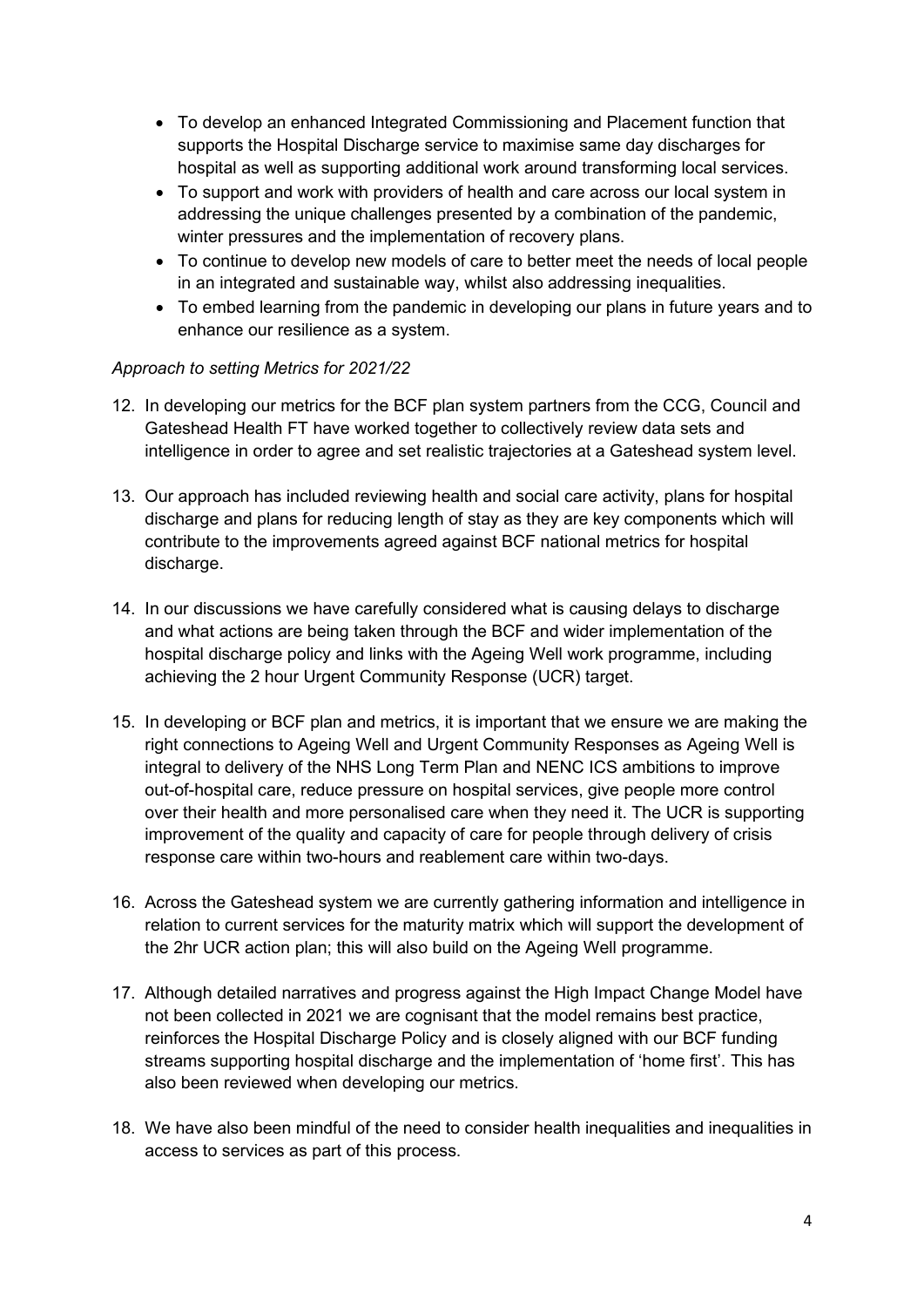19. The rational for the metrics set for 2021/22 are set out at Appendix 2.

#### *Key changes since previous BCF plan*

- 20. The previous BCF Plan (2020/21) was a continuation of the Plan approved for 2019/20 in line with government guidance and in recognition of the overarching need as a system to respond to the challenges presented by the pandemic.
- 21. At the time of submission of our BCF Plan for 2021/22, we will already have completed almost 8 months of the 2021/22 year period. Our submission, therefore, reflects both:
	- a continuation of the 'steady-state' that has served our local system well continuing and building upon our schemes;
	- an eye to the future setting the ground to enable us take forward our future aspirations together.
- 22. As in previous years, the Better Care Fund consists of a pooled budget created from three mandatory funding sources:
	- The CCG minimum contribution
	- Improved Better Care Fund (iBCF)
	- Disabled Facilities Grant (DFG)
- 23. Whilst the iBCF and DFG pools remain at the same level as in 2020/21, the CCG minimum contribution requirement has increased. The Gateshead specific figures are shown below, which in real terms is a 4.5% increase to the overall minimum CCG contribution:

| <b>Gateshead Better Care Fund Contributions</b> |                                                                             | 2020/21     | 2021/22     | Increase in 21/22 |      |
|-------------------------------------------------|-----------------------------------------------------------------------------|-------------|-------------|-------------------|------|
| <b>DFG</b>                                      |                                                                             | £2,111,149  | £2,111,149  |                   |      |
| <b>Minimum CCG Contribution</b>                 |                                                                             | £16,950,796 | £17,713,351 | £762,555          | 4.5% |
|                                                 | NHS Commissioned Out of Hospital spend from the<br>minimum CCG allocation   | £4,746,839  | £4,933,892  | £187,053          | 3.9% |
|                                                 | Adult Social Care services spend from the minimum<br><b>CCG allocations</b> | £6,661,430  | £6,961,103  | £299,674          | 4.5% |
|                                                 | <b>Balance</b>                                                              | £5,542,528  | £5,818,356  | £275,828          | 5.0% |
| <b>iBCF</b><br><b>Winter Pressures Grant</b>    |                                                                             | £11,051,841 | £11,051,841 | £0                |      |
| <b>Additional LA Contribution</b>               |                                                                             | £0          | £0          | £0                |      |
| <b>Additional CCG Contribution</b>              |                                                                             | £0          | £0          | £٥                |      |
| <b>Total</b>                                    |                                                                             | £30,113,786 | £30,876,341 | £762,555          |      |

24. As in previous years, guidance allows CCG and Council contributions to be in excess of the nationally prescribed minimum contributions; however, in line with previous years, the pool has been matched to national expectations. Allocation of the 'growth' funding within the BCF pool against schemes has undergone a review, refresh and refine process to ensure that the funding is utilised in the most effective way to align with the Better Care Fund Metrics**.** This includes the development of an enhanced Integrated Commissioning and Placement function that support the Hospital Discharge Service to maximise same day discharges for hospital as well as supporting additional work around transforming local services.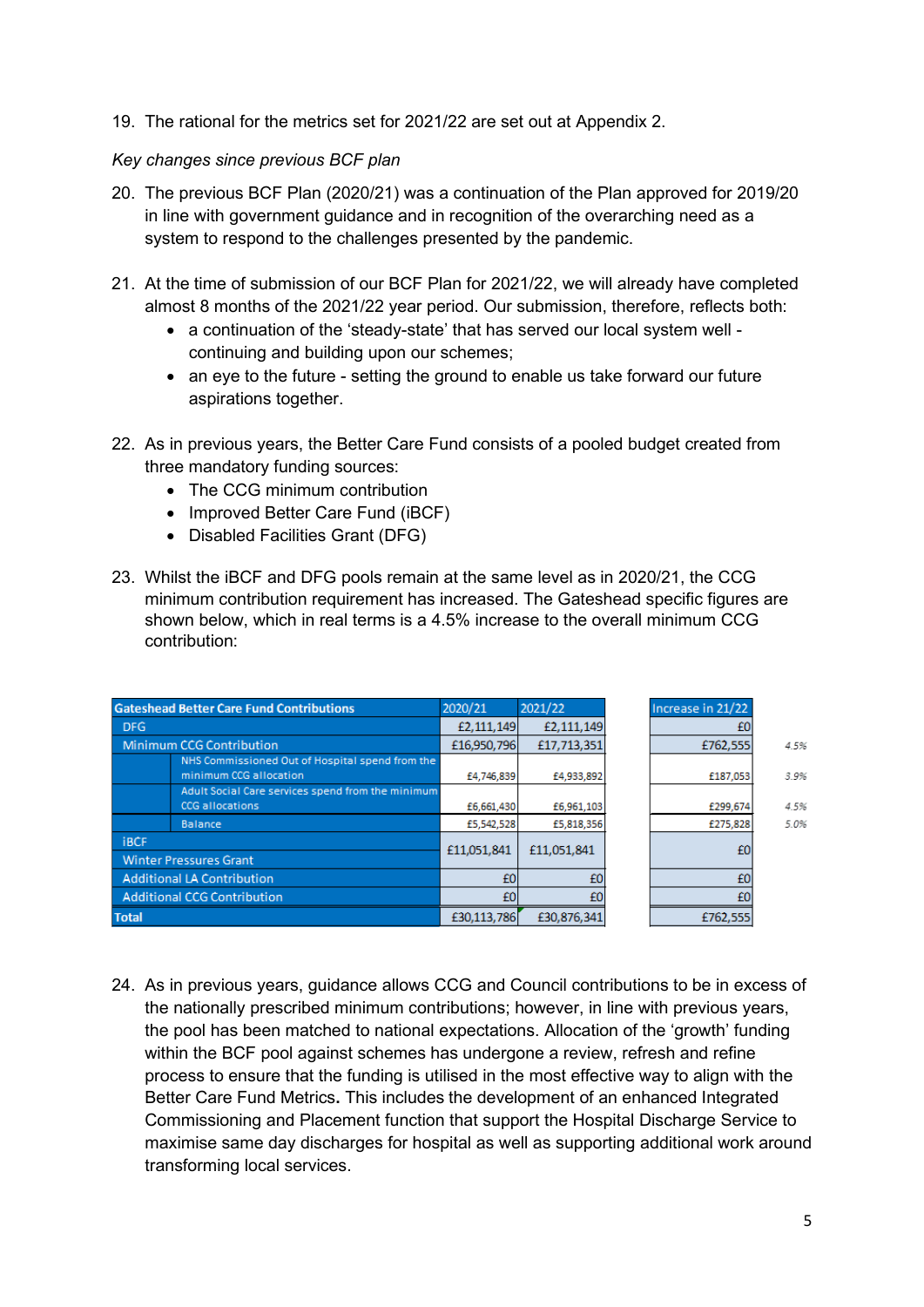## **Governance**

*Please briefly outline the governance for the BCF plan and its implementation in your area.*

- 25. As has been mentioned, the BCF forms part of wider system working to integrate health and care which is being progressed by Gateshead Cares, our Health and Care System Board and is accountable to Gateshead's Health & Wellbeing Board.
- 26. Governance arrangements for developing our BCF Plan continues to be through the Integrated Commissioning Group which has responsibility for managing the BCF to support integrated working and ensure that the processes around the BCF are robust. Arrangements complement those for broader system working through the Gateshead Cares System Board with formal sign off of the BCF Plan through the Health and Wellbeing Board.
- 27. Progress in implementing our BCF Plan through template returns and end of year returns to NHSE/I are also reported to the Integrated Commissioning Group and Health & Wellbeing Board as required. The Integrated Commissioning Group reviews and monitors progress against our schemes and plans to meet the national conditions, as well as performance against key metrics linked to the BCF. It also oversees our BCF Section 75 agreement and its implementation.

## **Overall approach to integration**

*Brief outline of approach to embedding integrated, person centred health, social care and housing services including:*

- *Joint priorities for 2021-22*
- *Approaches to joint/collaborative commissioning*
- *Overarching approach to supporting people to remain independent at home, including strengths-based approaches and person-centred care.*
- *How BCF funded services are supporting your approach to integration. Briefly describe any changes to the services you are commissioning through the BCF from 2020-21*
- 28. Our overall approach to integration is built upon a collective leadership approach which has stood Gateshead Place well during the pandemic and which saw the LGA produce a good practice guide on the work undertaken by Gateshead Cares: [LGA Covid-19 Good](https://www.local.gov.uk/case-studies/covid-19-good-practice-case-study-gatesheads-collective-leadership-approach)  [Practice Case Study: Gateshead's collective leadership approach](https://www.local.gov.uk/case-studies/covid-19-good-practice-case-study-gatesheads-collective-leadership-approach)
- 29. A case study on Gateshead Cares collective leadership approach was also included within the 'Social Care State of the Nation report, The Future of Social Care: Turning Rhetoric into Reality', launched in July of this year.

#### *Joint priorities for 2021-22*

- 30. Our broad priorities for 2021/22 can be summarised as follows:
	- To build upon the strong foundations already in place across our local system in developing our approach to health and care integration.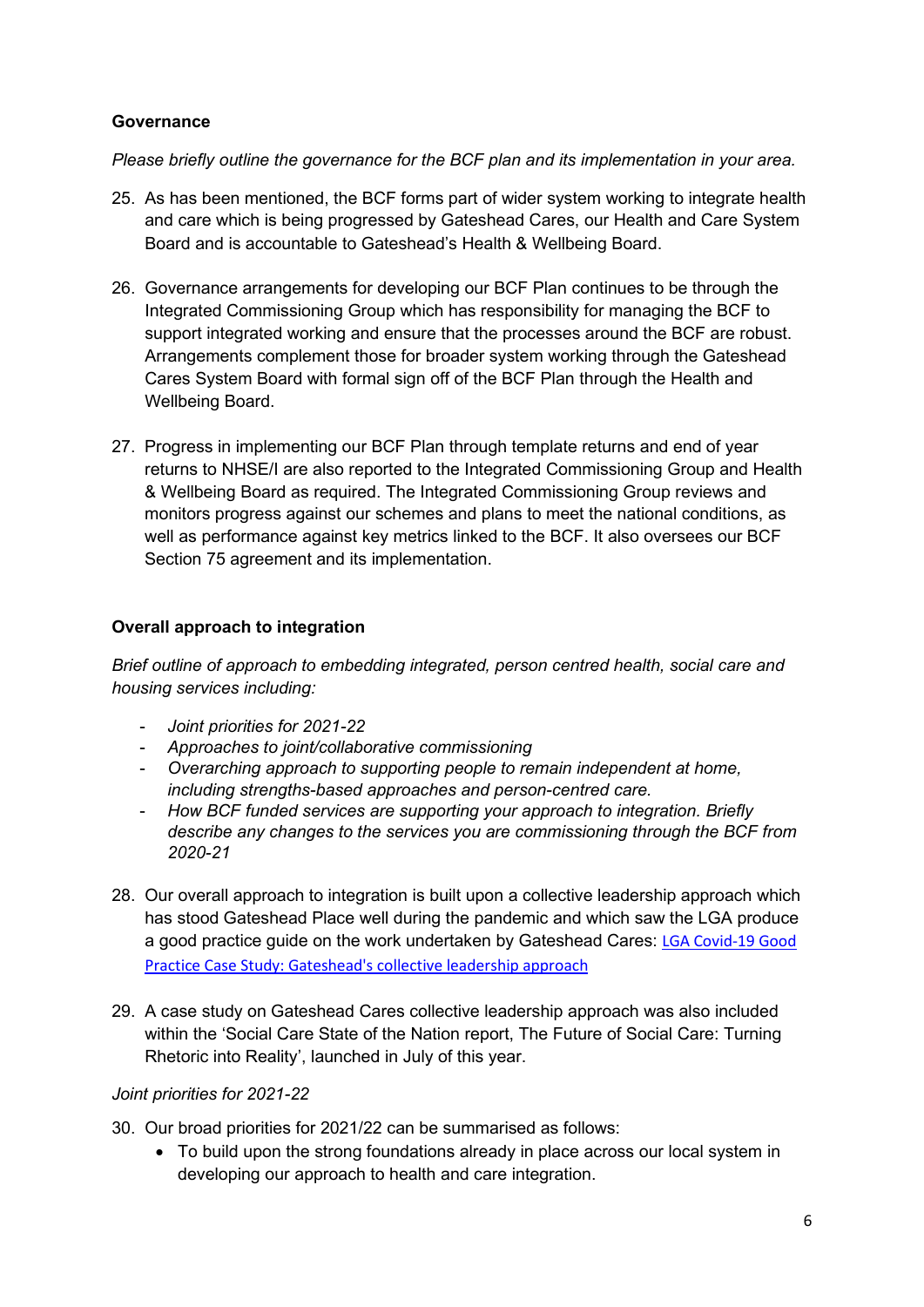- To support safe, timely and effective discharge from hospital and to progress a home-first approach.
- To develop an enhanced Integrated Commissioning and Placement function that supports the Hospital Discharge service to maximise same day discharges for hospital as well as supporting additional work around transforming local services.
- To support and work with providers of health and care across our local system in addressing the unique challenges presented by a combination of the pandemic, winter pressures and the implementation of recovery plans.
- To continue to develop new models of care to better meet the needs of local people in a way that is sustainable whilst also addressing inequalities.
- To embed learning from the pandemic in developing our plans in future years and to enhance our resilience as a system.
- 31. These priorities for 2021/22 are consistent with and complement the priorities that have been developed for the Integrated Gateshead Team at Appendix 1.

## *Approaches to joint/collaborative commissioning and overarching approach to supporting people to remain independent at home, including strengths-based approaches and personcentred care*

- 32. Building upon the collective leadership approach that has been adopted and taken forward by Gateshead Cares, referred to above, the Gateshead System developed an Alliance Agreement in April 2021 building upon a MoU that had already been in place.
- 33. The Alliance Agreement has provided an opportunity for the Gateshead system to set its stall out, making the most of the relationships that have been developed at Place over a long period and looking to maximise benefits for the Gateshead population in the future. The Agreement is intended to facilitate further progress towards integrated commissioning and delivery of health and care services across Gateshead.
- 34. The Alliance Agreement differs from the existing MoU in a number of key respects:
	- It is a legally binding agreement;
	- It sets out details of work programme areas that partners are committed to take forward through the Agreement during 2021/22;
	- It formalises governance arrangements to support the delivery of those programmes;
	- It will be an evolving Agreement which will be reviewed and developed further on a regular basis i.e. it will be an iterative process;
	- Importantly, it provides a framework that the Gateshead system can use to build upon.
- 35. The Alliance Agreement covers:
	- Vision and core objectives of the Gateshead Health & Care System
	- Values and principles of joint working
	- Obligations and roles under the Agreement
	- Arrangements to review / vary the Agreement
	- Governance Arrangements
	- Programme Areas to be included within the Agreement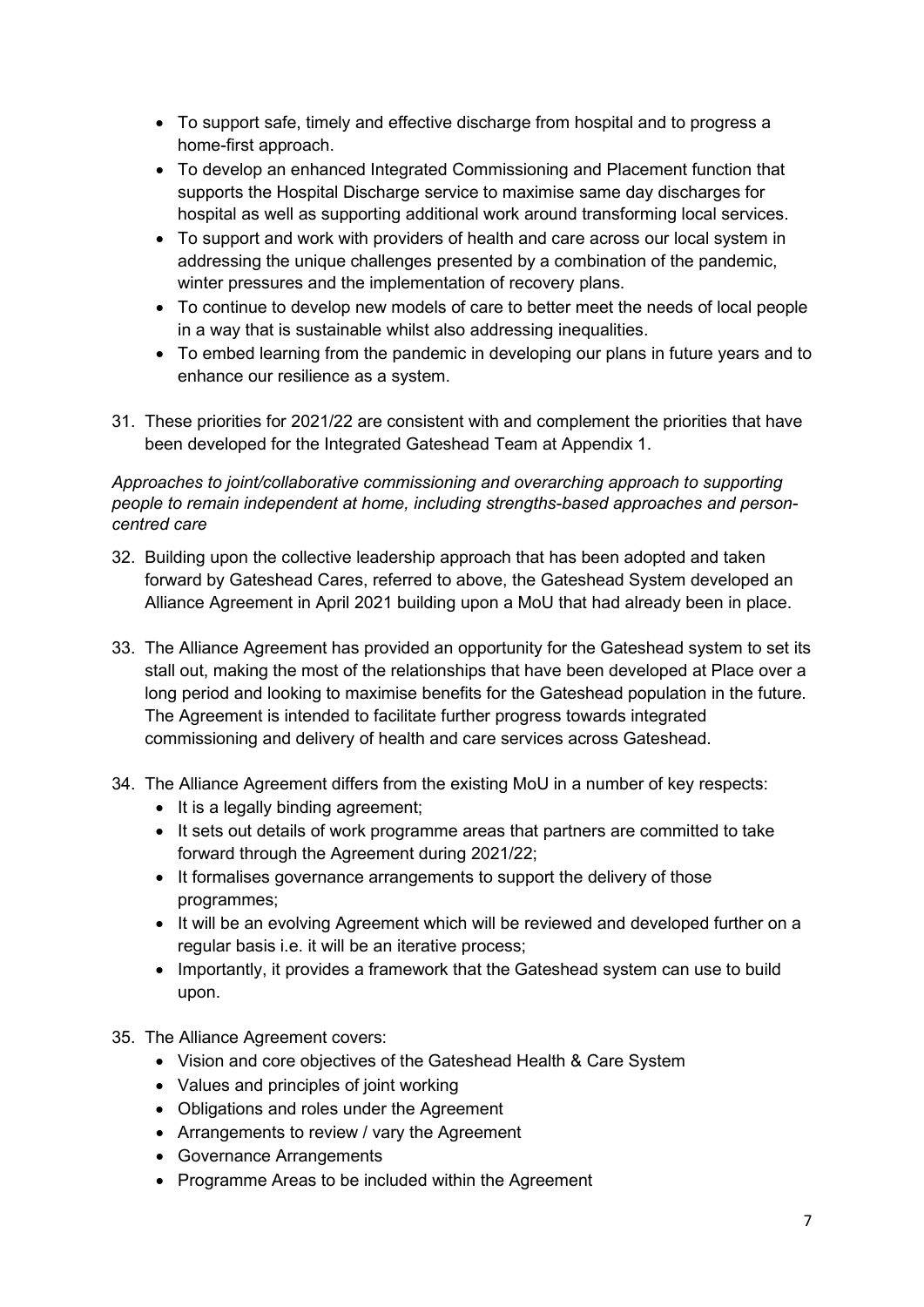- 36. The Gateshead System's vision is derived from Gateshead's Health & Wellbeing Strategy 'Good jobs, homes, health and friends" and it supports Gateshead's Thrive agenda - 'Making Gateshead a place where everyone thrives'.
- 37. The Gateshead System has confirmed:
	- The importance of the primacy of 'Place' and subsidiarity principle, whereby decisions should be taken as close to communities as possible.
	- The need to focus on addressing health and other inequalities, which have been exacerbated by the pandemic.
	- The need to protect and to continue to develop relationships at Place.
	- The importance of Provider collaboration and mutual co-operation, rather than competition.
- 38. The core objectives of Gateshead Cares within the Alliance Agreement are to:
	- (i) reduce levels of inequality through tackling the circumstances that lead to inequality;
	- (ii) shift the balance of services from acute hospital care and crisis interventions to community support with a focus on prevention, early help and self-help, matched by appropriate resource levels;
	- (iii) support the development of integrated care and treatment for people with complicated long-term health conditions, social problems or disabilities;
	- (iv) create a joint planning and financial framework for managing the difficult decisions required to ensure effective, efficient and economically secure services, getting the most from the Gateshead £.
- 39. Gateshead System partners identified the following work programme areas for inclusion within the Agreement, subject to annual review and work plans have been developed for each area:
	- (i) CYP Best Start in Life: SEND (including transition to adulthood)
	- (ii) Older People: Older Persons Care Home Model (now broadened to Adult Care Home Model)
	- (iii) Older People: Frailty (Strength & Balance)
	- (iv) Mental Health Transformation
	- (v) Development of PCNs
- 40. Other programmes of work to integrate health and care for the benefit of local people include:
	- 'People@ the Heart programme of work focusing on people with multiple and complex needs
	- Community Services Review
	- Enablers of Integration Workforce (e.g. Integrated Teams) and Digital (e.g. Digital Inclusion)
- 41. The BCF Plan therefore forms part of these broader work programmes to integrate health and care at a local level in Gateshead – it does not exist in a silo.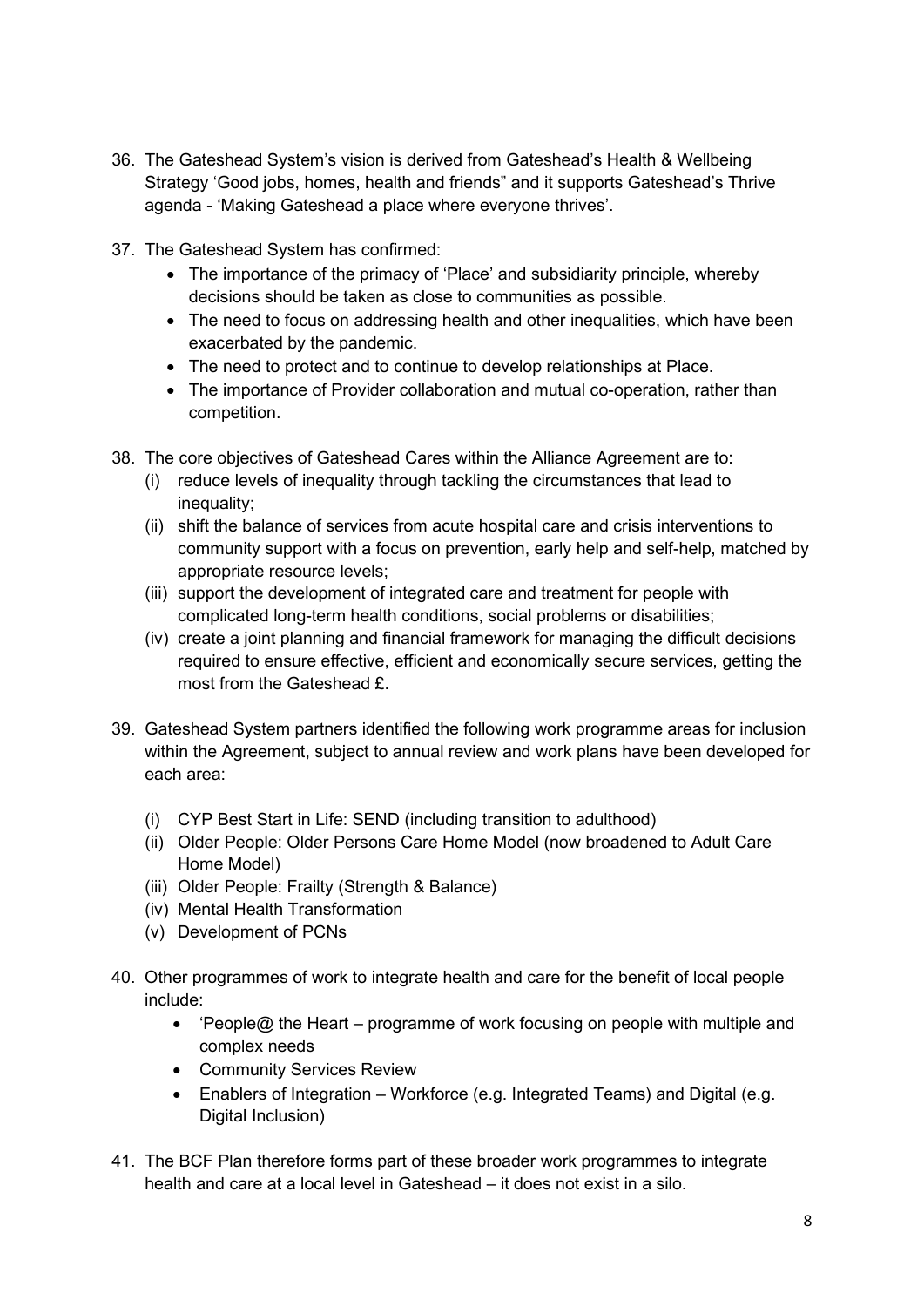- 42. When agreeing how BCF funding is used we have also been cognisant of the need to ensure a continued alignment to wider plans, such as those funded through the NHS Long Term Plan, Hospital Discharge fund, Ageing Well, The 2hr Urgent Community Response (UCR) etc.
- 43. We are currently gathering information and intelligence in relation to current services for the 2 hr UCR maturity matrix which will support the development of the 2hr UCR action plan. We believe this will support priorities on enhancing out-of-hospital care; reducing pressure on hospital services; and supporting the collaborative working required to deliver the requirements of the hospital discharge operating model.
- 44. We are also focused on using the DFG to promote joined-up approaches to meeting people's needs to live in suitable housing so they can stay independent for longer as we know this can make a significant contribution to health and wellbeing and is a key part of our integration plans.
- 45. Our BCF plan highlights a number ways in which the Gateshead system is linked with the NENC ICS, and person centred health and care agenda, including through the Ageing Well and Population health and prevention workstreams of which we are active participants, and allows us to locally deliver the best outcomes for patients and service users.
- 46. We also have clear alignment between our BCF plan, UEC networks and A&E Delivery Boards in Gateshead, through our Associate Director for Transformation, System Resilience and EPRR - this is a joint post between NGCCG and the Council.
- 47. Other joint posts established to progress health and care integration include:
	- Director for the Gateshead System (NGCCG and the Council)
	- Associate Director for the Gateshead System (NGCCG and the Council)
	- Public Health Consultant (Gateshead Health FT, Council and NGCCG)

*How BCF funded services are supporting your approach to integration. Briefly describe any changes to the services you are commissioning through the BCF from 2020-21.*

- 48. Programmes and services funded by the BCF support the core objectives of Gateshead Cares set out above under the section on 'Approaches to joint/collaborative commissioning'. They are focused on shifting the balance of services towards community support with a focus on prevention, early help and self-help to avoid hospital admissions; developing integrated care and treatment for people with health and care needs; minimising the length of stay in acute settings and supporting home first discharge arrangements where feasible.
- 49. Our BCF schemes:
	- Reflect a continuation of the 'steady-state' that has served our local system well during the pandemic;
	- Provide a foundation that we will build upon to enable us to take forward our ambitions through integrated care models beyond the current 2021/22 year.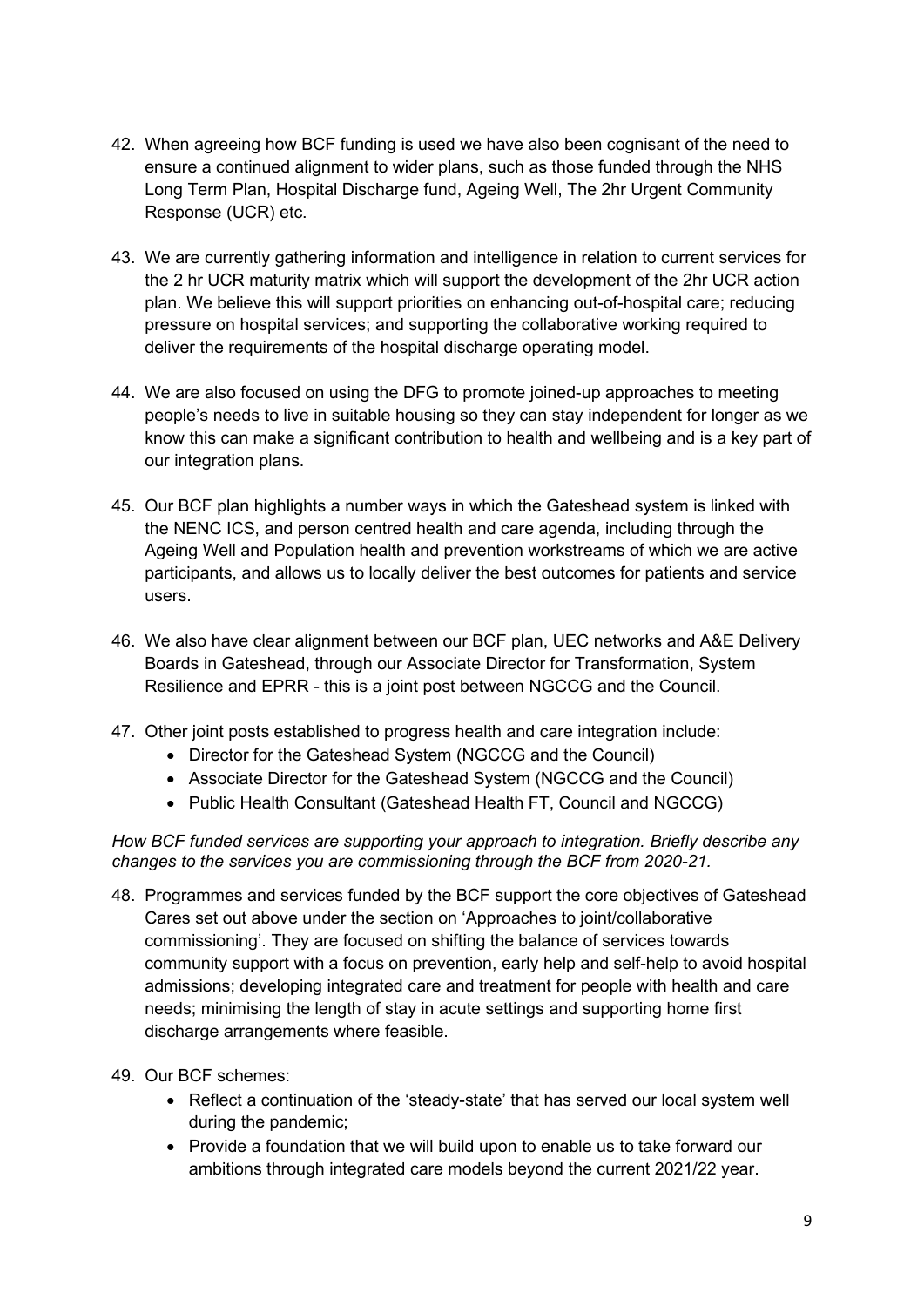50. Allocation of the 'growth' funding within the BCF pool against schemes has undergone a review, refresh and refine process to ensure that the funding is utilised in the most effective way to align with the Better Care Fund Metrics**.** This includes the development of an enhanced Integrated Commissioning and Placement function that supports the Hospital Discharge service to maximise same day discharges for hospital alongside work to transform local services, consistent with our ambitions relating to the integration of health and social care.

#### **Supporting Discharge (national condition four)**

#### *What is the approach in your area to improving outcomes for people being discharged from hospital?*

#### *How is BCF funded activity supporting safe, timely and effective discharge?*

- 51. Throughout the pandemic health and social care colleagues across partner organisations have worked seamlessly to manage the flow of people out of hospital, through reablement services and onto health and care assessment processes. The Council continues to prioritise services which support discharge, including reablement at home (PRIME) and bed based reablement (Promoting Independence Centres) with additional capacity from other services such as day centres. The discharge liaison and hospital social work functions are completely aligned in delivering the Discharge to Assess model, and then ensuring that people receive a timely assessment post discharge.
- 52. There are, however, significant pressures within the system, with the lack of home care capacity being one of the greatest concerns which has meant that a substantial number of people have had difficulty accessing home care services due to a lack of availability. The Gateshead Health and Care System is working jointly to identify potential solutions, but the issue is a deep rooted and endemic one in respect of the home care workforce, which the pandemic has worsened. Hospital discharges continue to be prioritised, and partners are proactively considering options in terms of the additional workforce funding granted; however, the temporary nature of the funding does present a challenge in itself. Since the recent announcement of additional workforce capacity funding, system partners have come together to agree the best utilisation of the funds, which will focus predominantly on retention of the existing workforce during the winter period.
- 53. Provision has been made within the BCF Plan for recurrent support for the Hospital Discharge Programme, including non-recurrent management over winter. The £626k scheme is a recurrent commitment to funding the Hospital Discharge Programme once the national funding ends in March 2022. During 2021/22, this funding will be used flexibly for non-recurrent winter support to care systems where required, whilst acting as the catalyst funding to put new schemes in place to support the HDP agenda so that once national support ends the Gateshead system has recurrent solutions in place.
- 54. We recognise the important role of informal and unpaid care in providing support to some of our most vulnerable residents. The care provided not only enhances the quality of life of those individuals but also helps to prevent unnecessary admission to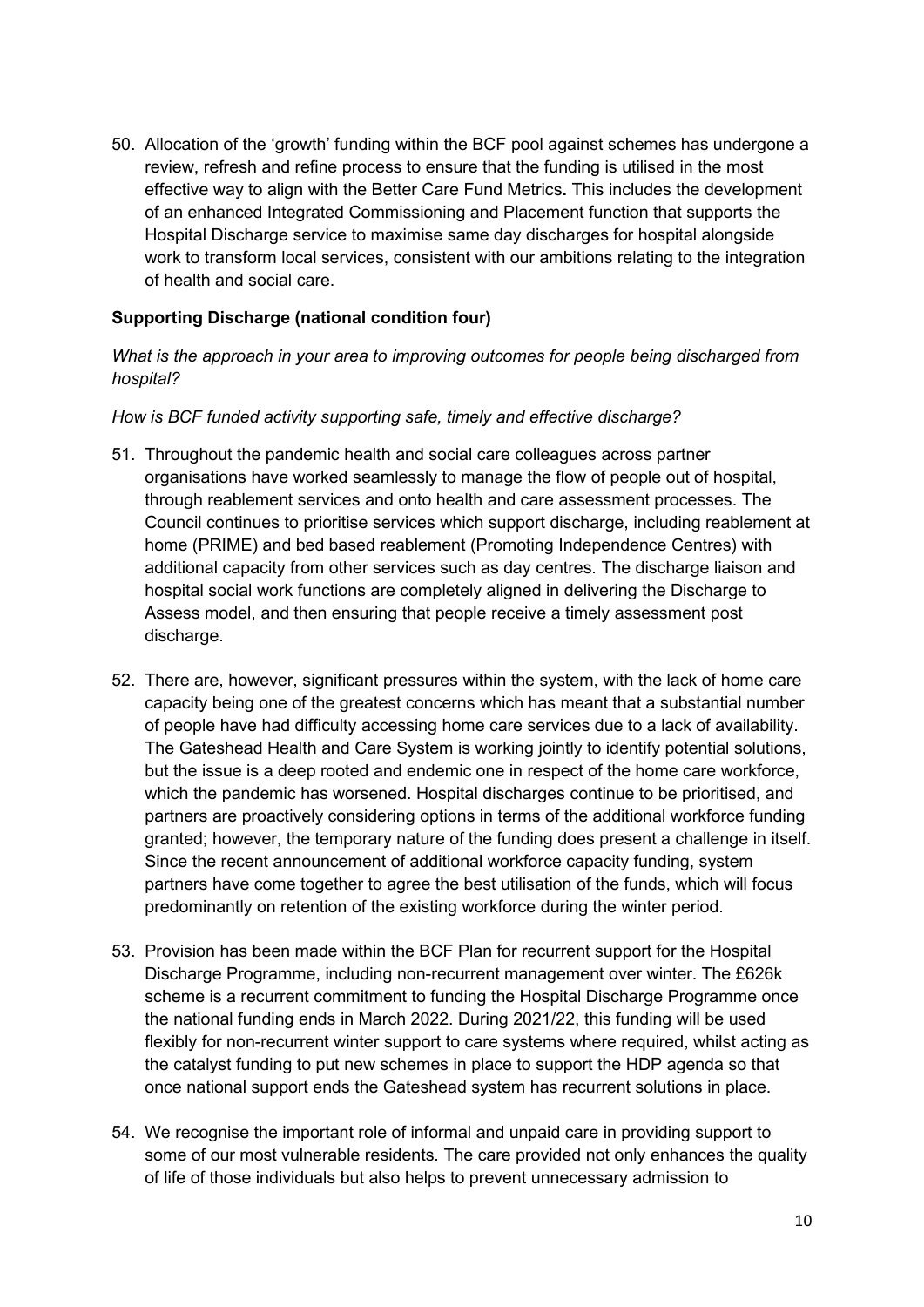hospital. Informal carers need to be supported in their role accordingly in order to avoid negative impacts on their own health and wellbeing and their ability to fulfil this important role*.* Carer support is provided in a number of ways and assessments are undertaken to determine their needs. Health and care partners work together to provide appropriate care and support to enable a safe hospital discharge and involve carers as part of these arrangements.

55. To ensure that families and carers are supported on discharge, Age UK offer a telephone service for all patients discharged to identify any issues with ongoing care and to offer support, and Gateshead has recently introduced a new Carer Assessment process, delivered by Gateshead Carers Association, to improve uptake in Carer Assessment and Support.

#### **Disabled Facilities Grant (DFG) and wider services**

*What is your approach to bringing together health, care and housing services together to support people to remain in their own home through adaptations and other activity to meet the housing needs of older and disabled people?*

- 56. Gateshead Cares (Health and Care System) recognises the importance of the adaptations services that it delivers to support vulnerable people to remain in their own homes.
- 57. These services, which reach across all housing tenures, engage with individuals, their families and carers who need, or in the future may need, services and support to lead their lives and thrive. Ensuring that these services are delivering well is central to achieving effective delivery in health, social care, early intervention and prevention.
- 58. A strategic system wide review of Occupational Therapy services took place last year, this included the Disabled Facilities Grant and adaptations services. This review is ongoing and will be taken forward by a Senior Programme Manager.
- 59. Work has also been undertaken to align the infrastructure in relation to occupational therapy capacity with the available DFG resources. In addition, processes in relation to progressing adaptations works have been considered to remove unnecessary barriers and improve the pace at which adaptations can be undertaken.
- 60. A revised version of the Disabled facilities Grant (DFG) policy is now in place. This policy has provided an opportunity to make a real difference to the lives of vulnerable and disabled people in Gateshead by exercising greater flexibility in the use of DFG / BCF through the discretionary powers in the Regulatory Reform (Housing Assistance) (England and Wales) Order 2002 (RRO).
- 61. An options appraisal examining major and minor adaptations services in Gateshead is ongoing, to consider the structure, skills mix and delivery model of existing services and inform future decision making about the delivery of adaptations services. The development of a home improvement agency is being explored which will help develop cost and process efficiencies, whilst offering an improved and more extensive service to vulnerable people within Gateshead.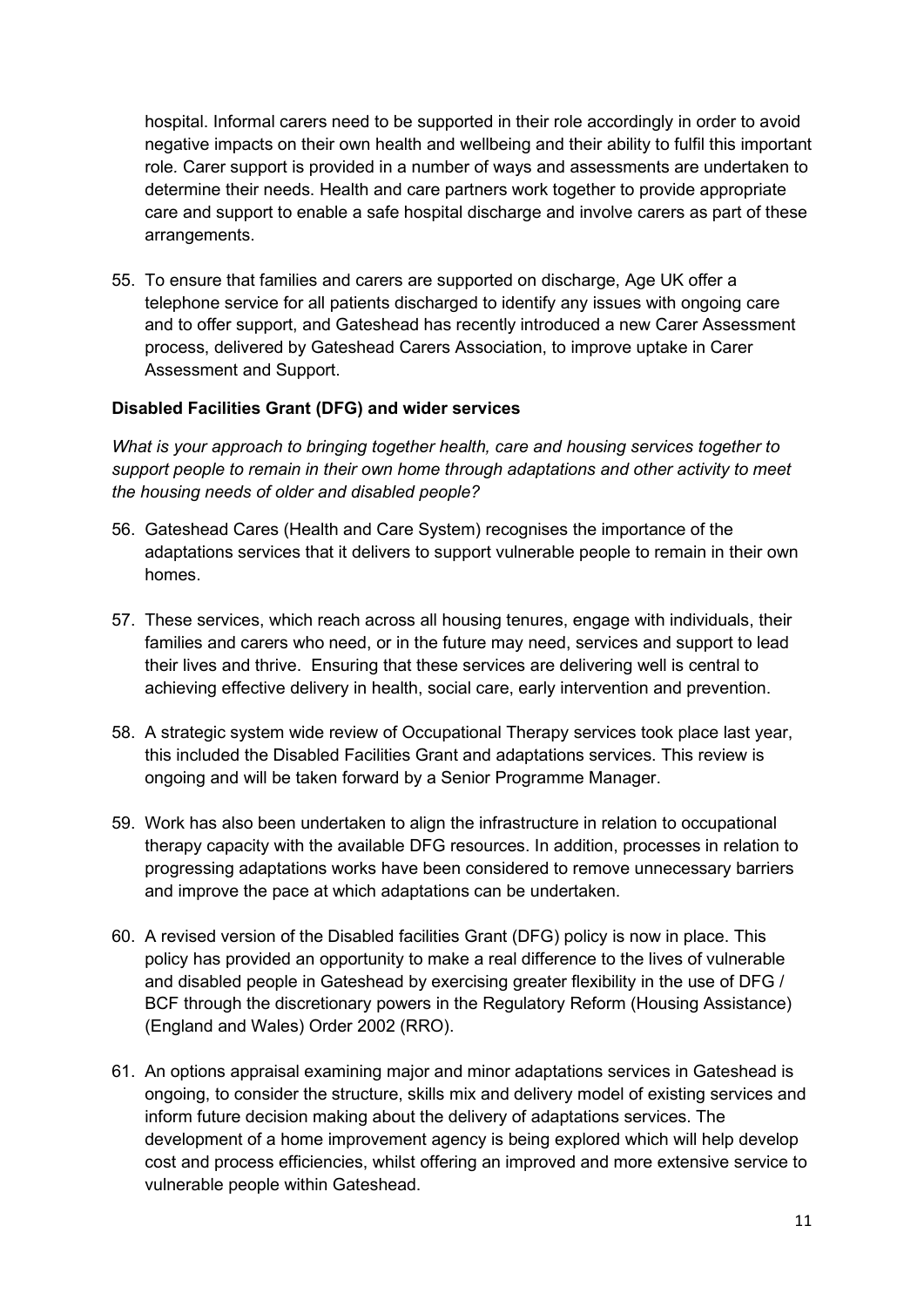- 62. Embedded within the Council's housing strategy is the integration of health and housing within our strategic planning. Housing is a basic human need and good quality homes are essential to ensuring that residents have the best physical and mental health possible. A warm, dry home, free from hazards and with sufficient space is a positive contributor to health and wellbeing.
- 63. Conversely, poor housing and homelessness are key drivers of social exclusion and contribute to lower life expectancy and preventable causes of death. Each year 233 people per 100,000 in Gateshead die from causes considered to be preventable, compared to the England average of 185 per 100,000. There are three strategic themes: supply, standards and support.
- 64. Housing Support can help break the cycle of disadvantage and inequity. Support is provided in many ways and by a range of organisations including the Council and The Gateshead Housing Company, registered housing providers, the voluntary and community sector, and the NHS. The Council and its partners want to provide Gateshead residents with the right type of advice and support, that is proportionate, timely and at its heart promotes independence and equality.
- 65. The implementation of the new DFG policy, and the Occupational therapy and adaptations review activity together with the wider BCF spending plans are identified in the strategy as an enabler to helping people live independently and sustain their independence. The strategy also recognises the need to reduce avoidable hospital admissions and reduce delayed hospital discharges by ensuring people are able to access suitable accommodation and support in a timely way.

## **Equality and Health Inequalities**

*Briefly outline the priorities for addressing health inequalities and equality for people with protected characteristics under the Equality Act 2010 within integrated health and social care services. This should include*

- *(i) Changes from previous BCF plan.*
- *(ii) How these inequalities are being addressed through the BCF plan and services funded through this.*
- *(iii) Inequality of outcomes related to the BCF national metrics.*
- 66. Our BCF plan and broader plans at Gateshead Place take an integrated and holistic approach to the health and wellbeing of people in Gateshead, underpinned by the Gateshead Joint Strategic Needs Assessment (JSNA). This has enabled us to understand the key issues facing people within our communities and to identify key strategic priorities to improve their health and wellbeing.
- 67. Our integrated ways of working across the Gateshead system enables a place-based approach to health inequalities, including the wider determinants of health; work, housing, environment etc, and with partners working collaboratively to identify opportunities to address health inequalities: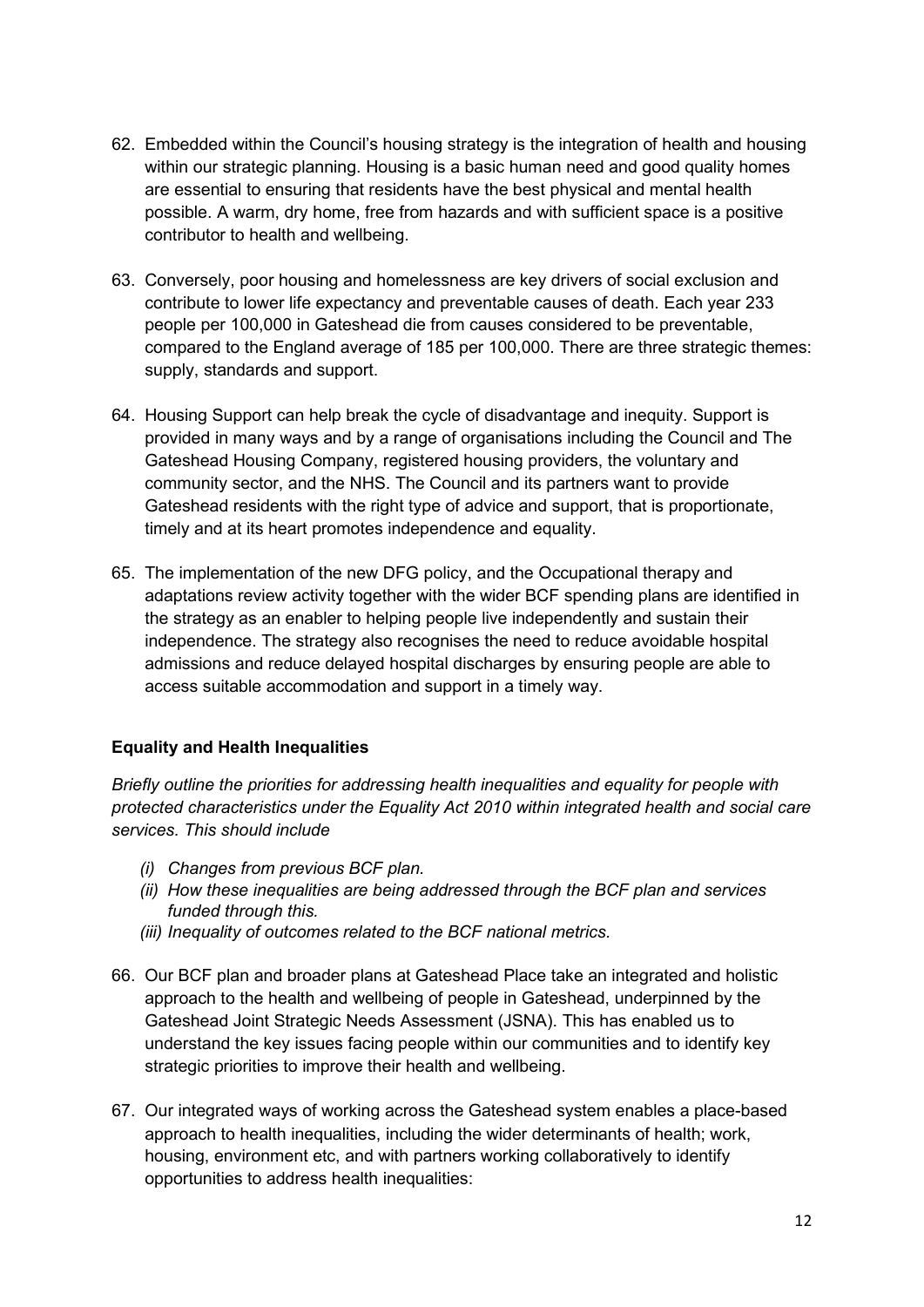- Work by public health colleagues to identify and analyse the main drivers of inequalities in health outcomes and access within communities.
- Developing plans which incorporate actions from partners to address the wider determinants of health.
- Ensuring plans include locally agreed targets to reduce health inequalities.
- Engaging with Voluntary, Community and Social Enterprise (VCSE) sector and local residents to ensure actions build connected and empowered communities.
- Using the Health Inequalities toolkit to support this work in the Acute Trust to prioritise patients.
- Ensuring that social care delivery is framed in the context of the Council's 'Thrive' agenda, which pledges to 'tackle inequality so people have a fair chance'.
- Utilising the Gateshead Local Index of Need (LIoN) data to inform service delivery.
- 68. Within Gateshead, we continue to develop risk stratification techniques, and personcentred care to identify at risk groups for our population. The continued building of relationships between primary and secondary care and the Council during the pandemic has further strengthened collaboration, developing closer working relationships across PCNs, including a focus on addressing inequalities, to help ensure that people with complex needs receive the support they need. Specific examples of population health management approaches include:
	- Colleagues across the Gateshead system have been involved in developing the Gateshead system outcomes framework, linking this to our inequalities agenda.
	- Developing metrics at PCN level to facilitate engagement with PCNs, including the development of PCN Heatmaps for them to incorporate both health data and indicators looking at the wider determinants of health. This will inform PCN planning to address inequalities.
	- Working with NECs to explore how Axiom can be linked to the outcomes framework to link datasets together at patient level to address inequalities.
	- The CCG is continuing to support our general practices to provide personalised care and support planning for people with long term conditions with a focus on patient preparation, shared decision making etc.
	- Ensuring that Community Health resources are aligned to effectively prioritise areas with high levels of inequality and bespoke, targeted roles introduced to support this.
- 69. Our experience of responding to the challenges posed by the pandemic demonstrated that communities that experience health and other inequalities were more adversely affected, not only in terms of their physical and mental health, but also its impact on their broader wellbeing and resilience.
- 70. This experience has enhanced our understanding of the impact of health inequalities within our communities. Poverty and health inequalities are sadly more apparent in our communities and we understand the direct impact that this has on poor health outcomes. We know that if we are to improve peoples' life chances, their opportunities and those of local communities, we need to work together in a different way building upon the assets within communities and taking a far broader view of opportunities to create the conditions where health and wellbeing is able to thrive.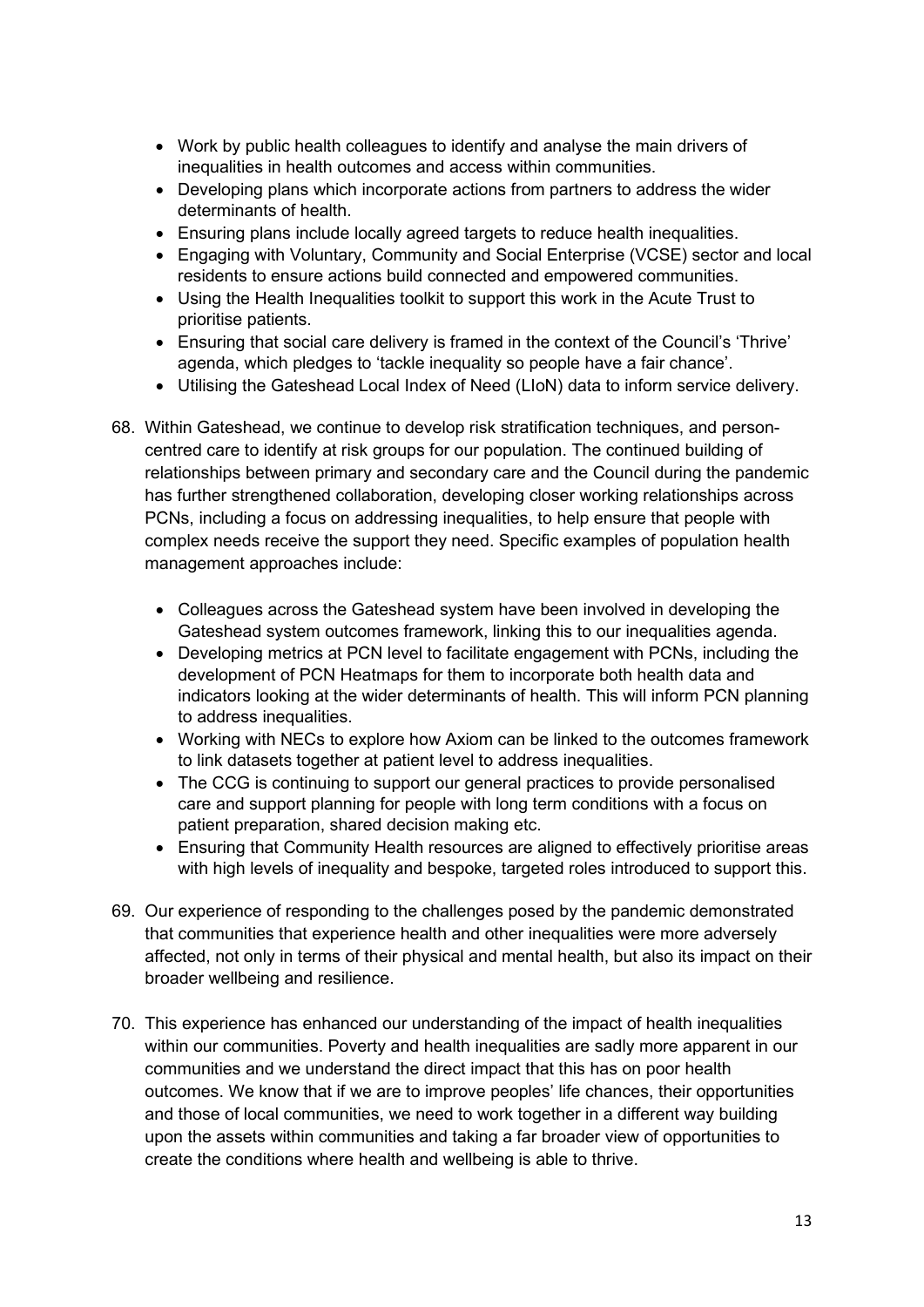- 71. Population health management will have a greater focus in the new NENC ICS and Gateshead Cares will work closely with wider system partners to establish population health intelligence to draw on this insight to support care redesign locally, building on existing expertise across the Place and system. Going forward this will be a key component of our approach to addressing health inequalities.
- 72. Impact assessments inform decisions on the type and nature of support provided, particularly to our most vulnerable residents and communities. BCF schemes have supported individuals with protected characteristics and supported work to reduce health inequalities. The introduction of Community Nurse Practitioners in all Older Person's Care Homes has ensured that this vulnerable group are supported effectively across Gateshead with robust multi-disciplinary plans to ensure that the care they receive is timely and appropriate, with 24/7 urgent support delivered at all Care Homes as an alternative to hospital admission.
- 73. Hospice @ Home has been introduced throughout Gateshead to provide end of life support. Part of this initiative is specifically focused on expanding the choices for end of life care to those whose geographical isolation, or social preferences have previously meant that this is a challenge.
- 74. The Nurse Clinical Educator posts have ensured that the quality of care throughout Care Homes is enhanced with the recent introduction of the Health Call scheme to work alongside this.
- 75. Although not directly related to BCF, we have the following examples of how the Gateshead system is enabling place-based approaches to health inequalities, including the wider determinants of health to identify opportunities to support the reduction in health inequalities:
	- (i) Following the start of the pandemic where delivery of Annual Health Checks to those with a learning disability was significantly reduced, we focused on the delivery of this agenda to subsequently integrate the voice of people with LD working closely with NGCCG, third sector, Council and CNTW. This resulted in achieving an 82% uptake for patients on Learning Disabilities registers in Gateshead 20/21. We have also proactively provided care for people with additional needs, whose health risks and opportunities may otherwise be unrecognised and are ambitious to build on the successes to-date.
	- (ii) The Gateshead Outer West PCN includes the communities of Chopwell, Rowlands Gill and Blaydon: areas that are within the 20% most deprived areas in England, according to the Index of Multiple Deprivation. Between 2019 and 2020, NGCCG undertook research to establish how these communities accessed their local GP services. We also asked the communities how they would prefer to access local GP services. The findings and recommendations were collated into a report: 'Exploring patients views of using digital solutions in GP practices'.

244 patients shared their views alongside 13 stakeholder organisations who work with BAME, Carers, Children and Young People, Disabled People, Families,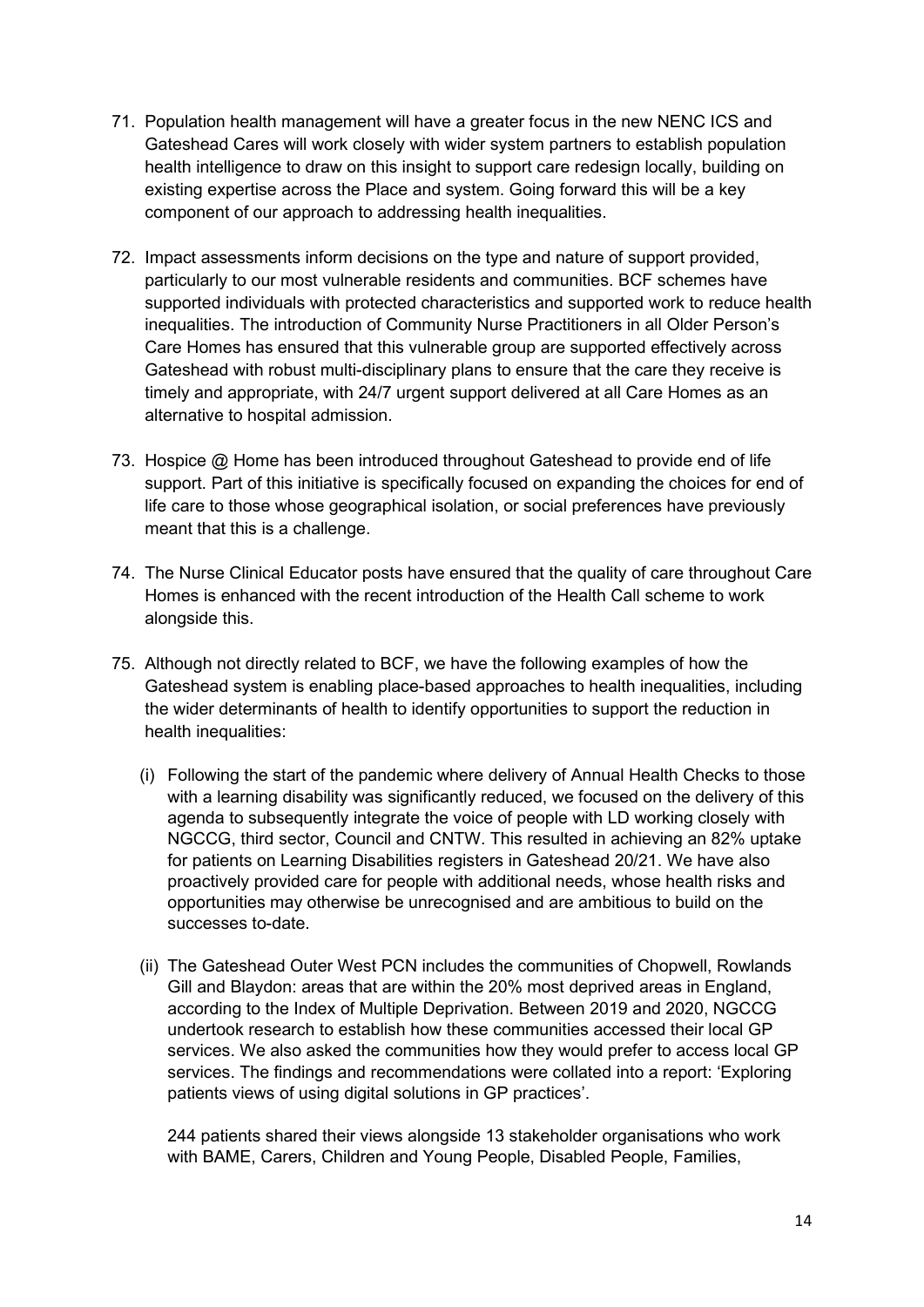LGBTQ+ People, Older People, People requiring support around drugs and alcohol and people requiring support around emotional wellbeing.

Almost 80% of patients indicated that they preferred to make their initial appointment with the GP practice by telephone and those who preferred to make online appointments were more likely to be male or patients without a disability or long‐term illness. The most common reason given by those preferring making initial contact by telephone was because it was perceived to be easy, quick and convenient.

Although around 90% of patients were aware of alternatives to face‐to‐face consultations (including telephone and video consultations), a majority of patients 67.1% still preferred face-to-face consultations. This was true of patients across all age groups and abilities. Being able to be seen visually was the most frequently given reason by patients who preferred video consultations. Many of these patients also indicated that felt it was the safest way to have a consultation during the pandemic.

Some of our report's recommendations include improving "traditional" ways of making bookings (incl. telephone) to ensure that those who can or will not use other methods still receive an equal service from their practice.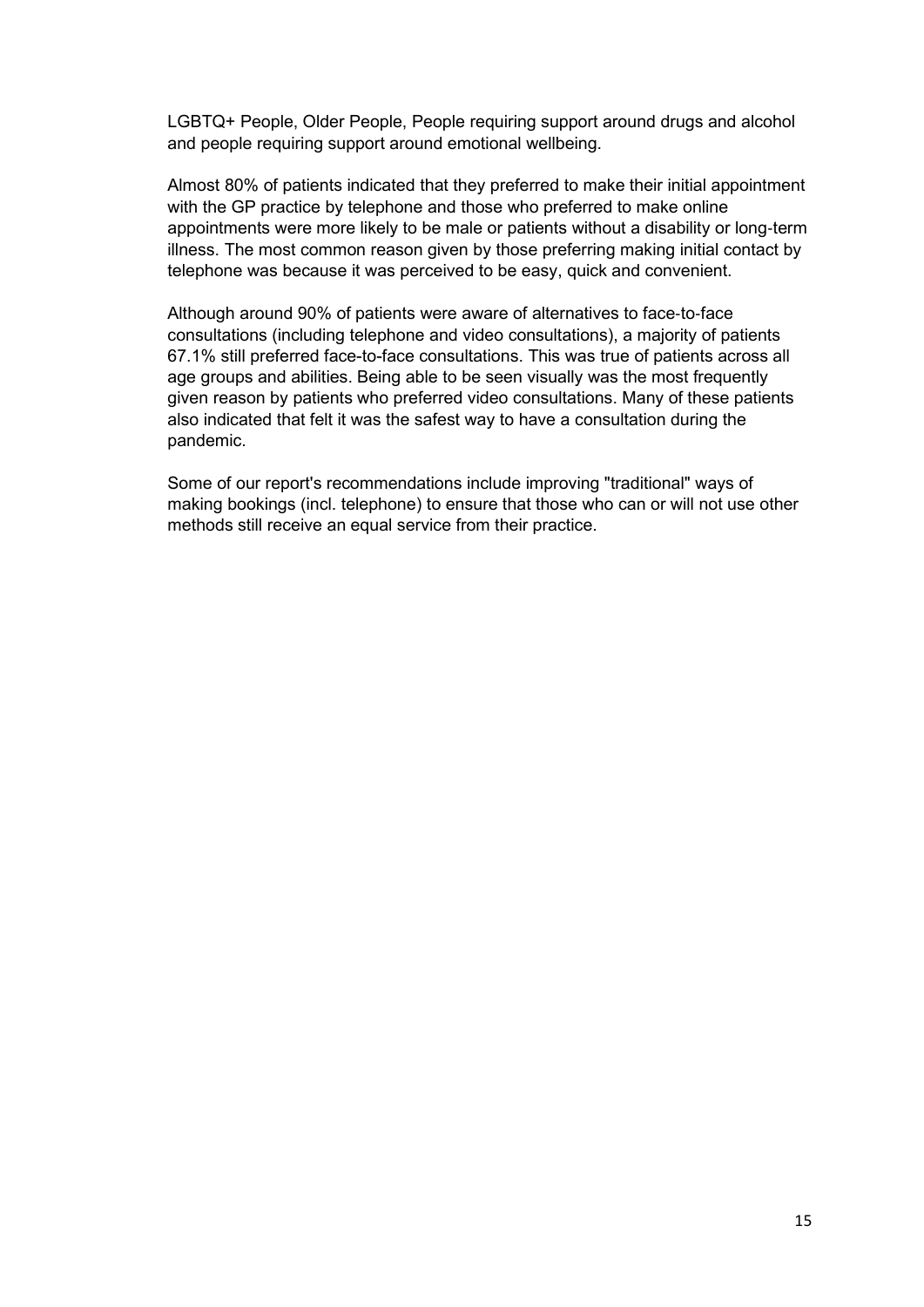#### **Appendix 1**

## **Integrated Gateshead Team Priorities for 2021/22**

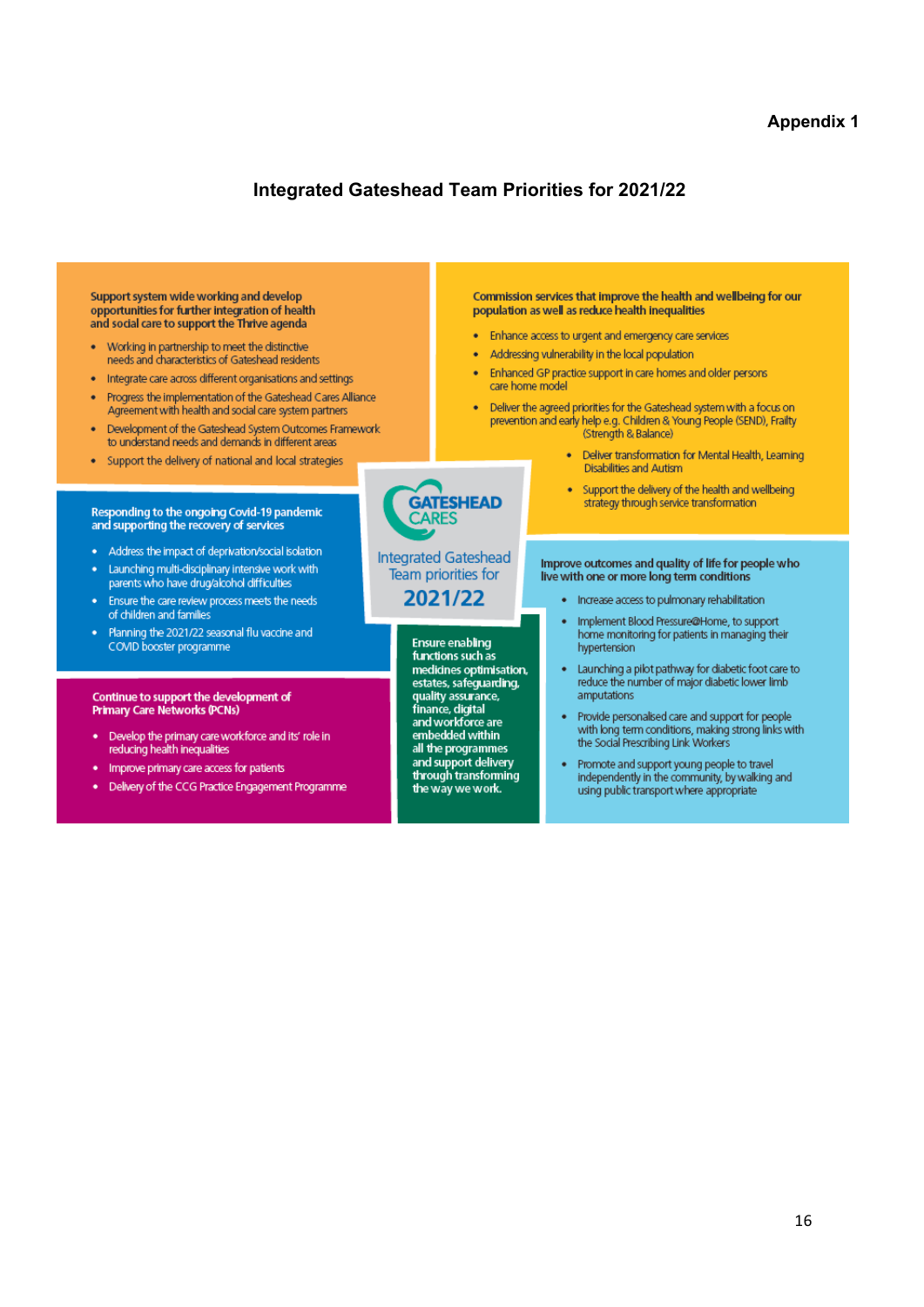#### **Rationale for the Metrics set for 2021/22**

The rationale for the Metrics set for 2021/22 is as follows:

#### **Avoidable admissions**

There was a significant drop in unplanned hospitalisations for ambulatory care sensitive conditions at the onset of the pandemic and there has been a gradual increase to prepandemic levels through this year. Given the challenging winter, it would seem sensible to set a plan for this year at a rate of 1,200 admissions per 100,000. Already in April – August 2021, the rate is high at 1,098; therefore, we are planning for an anticipated further significant increase through the winter months given this has been an unprecedented year and is expected to be a difficult winter. Although the 2 hour crisis response is being embedded throughout this year, this is not expected to have full impact in this financial year, due to the significant pressures which are currently being felt across the system. Furthermore, patients are presenting with higher levels of acuity and whilst these patents are being responded to within the 2 hour timeframe, they then require further clinical input or support which invariably requires an impatient stay. To this effect we feel that to maintain the current level of admissions is unrealistic and this will increase further to 1200 admissions per 100,000.

Plans are in place to ensure that admission avoidance schemes are maintained, while ensuring that the concerns regarding a challenging winter are adequately reflected. Improvements include the introduction of additional Community Nurse Practitioners into all Older Person's Care Homes and the introduction of a more robust 2 hour community response which should assist to achieve these aims. We believe such plans will help prevent the admission rate increase to what could be to unprecedented levels, with a lesser growth to 1200 per 100,000.

## **Length of Stay (LOS)**

Discharge to Assess (D2A) schemes are in place to reduce length of stay following Government statutory guidance on discharge. Once patients no longer meet the Right to Reside criteria, a prompt discharge from hospital is arranged via the discharge hub. This may include support from PRIME, PICs, placement in a residential care home, support from a local care provider or support from Hospice at Home, support from District Nurses or Rapid Response team. It is anticipated that this will continue going forward and that the opening of the new Intermediate Care Facility in Gateshead in 2022 will complement this. Agreement to maintain the baseline data which has been published (currently at 10.3% 14+ and 5.3% 21+), which will be a challenge throughout what is expected to be a challenging winter. Significant pressures in the system, with lack of home care capacity being of the highest concerns, and there being a substantial number of people who cannot access home care services due to lack of availability. The Gateshead Health and Care System is working jointly to identify potential solutions, but the issue is a deep rooted and endemic one in respect of the home care workforce, which the pandemic has worsened. Hospital discharges continue to be prioritised, and partners are proactively considering options in terms of the additional